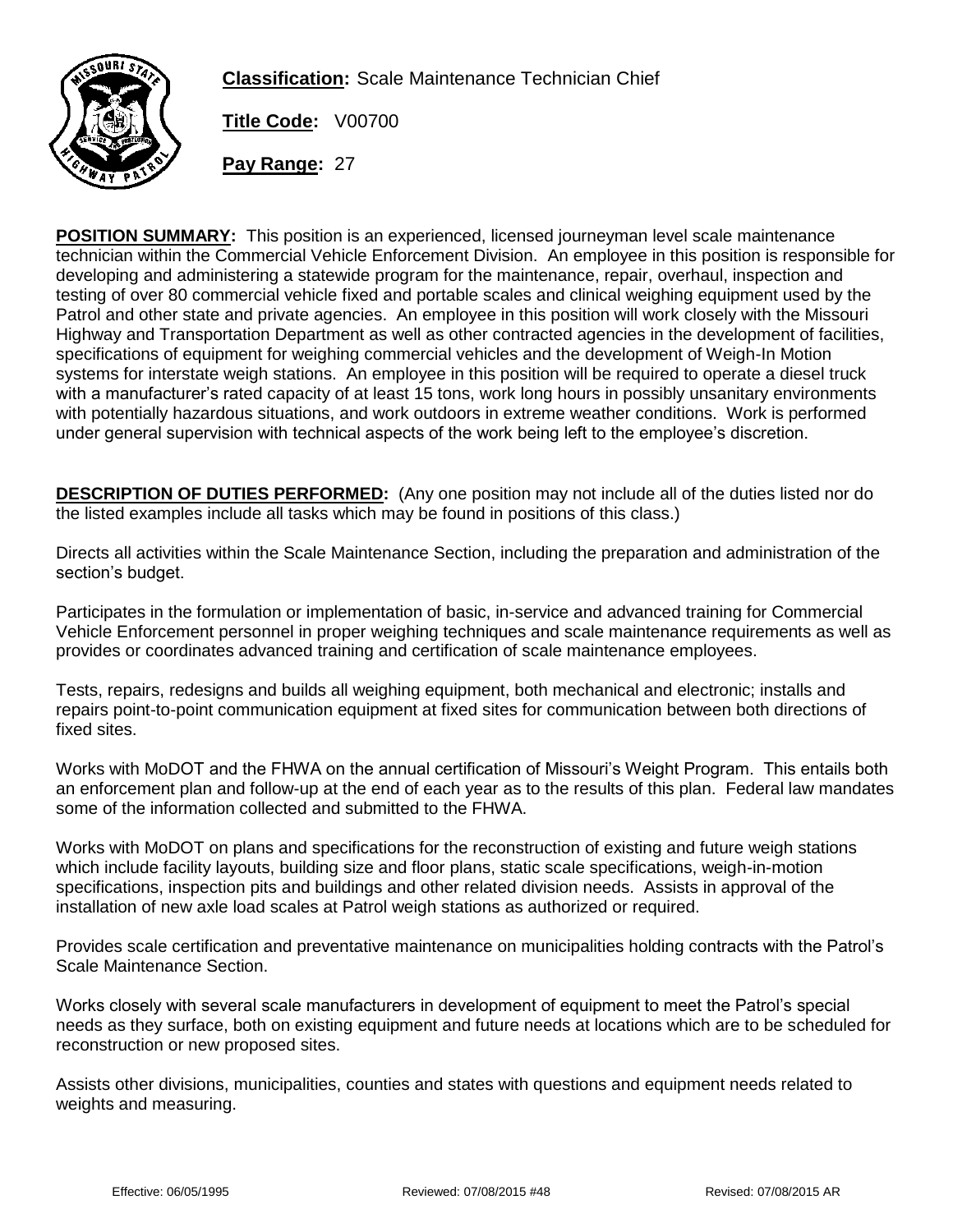## **Classification:** Scale Maintenance Technician Chief **Page 2** Allows 2

Collects and sorts information from MoDOT weigh-in-motion and vehicle classifiers to determine commercial vehicle traffic volumes and peak travel time throughout the state. Information collected is used to advise the interstate weigh stations of changes in traffic volume and peak hours of travel.

Establishes and maintains computerized maintenance records of weigh stations and portable units which are used in court for certification of accuracy, and testifies as an expert in court pertaining to the results of weighed commercial vehicles found in violation of weight laws.

Operates a diesel truck with a manufacturer's capacity of fifteen tons over a variety of roads and in all weather conditions.

Performs other related work as assigned.

**REQUIRED KNOWLEDGE, SKILLS, AND ABILITIES:** Extensive knowledge of the inner workings of mechanical and electronic weighing equipment.

Extensive knowledge of the methods, practices, tools and materials used in the installation, repair and maintenance of axle load and wheel load weigh scales.

Extensive knowledge of computer technology utilized in weighing equipment, including basic principles of spreadsheets, graphics, and word processor programs.

Thorough knowledge of all applicable federal regulations in regard to weighing and measuring devices.

Thorough knowledge of the occupational hazards and safety precautions associated with scale maintenance and repair.

Ability to calculate figures and follow budgetary constraints.

Ability to analyze current and future needs and specifications of equipment, buildings, parking, traffic control and inspection facilities of weigh stations, and make presentations as to these findings.

Ability to make involved calculations in installing equipment and in finding and repairing mechanical and electrical defects on highly specialized weigh scale equipment.

Ability to read and interpret drawings, blueprints, wiring diagrams, and schematics.

Ability to use standard and specialized electrical tools, as well as other hand tools ordinarily used in electrical work to install and make electrical repairs on specialized weigh scale electronic systems.

Ability to fabricate, alter, repair, or recondition metal scale parts using a power lathe, cold saw, hand drill, drill press, oxygen-acetylene torch, arc welder, sander, grinder and other similar equipment.

Ability to communicate effectively in oral and written form.

Ability to estimate, plan and lay out scale maintenance work.

Ability to work outdoors in unsanitary, possibly hazardous, conditions for extended periods of time.

Ability to establish and maintain effective working relations with other employees, government officials, and the public.

Ability to handle restricted and confidential information in a professional manner and maintain the information as such.